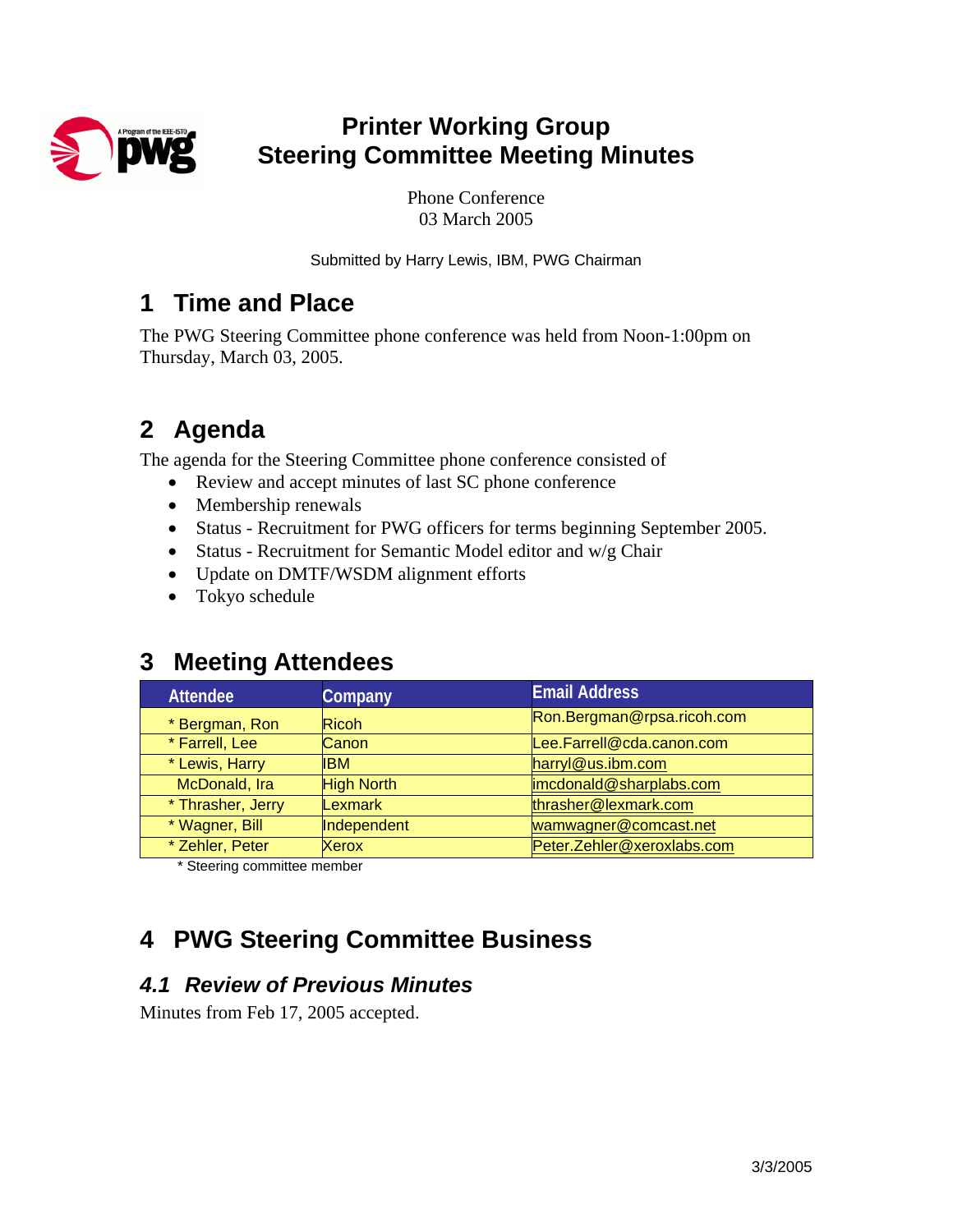

#### *4.2 Membership Renewal*

Harry provided status regarding annual PWG membership renewal. Dues continue to come in. Most recent were Peerless and Oasis. Other members have responded with intent to renew but they are still involved in internal check processing.

We still need to address companies with whom we have lost touch (returned e-mail from listed primary contact) including Komatsu and BitStream.

We also need to pursue signed membership agreements for Zoran and Komatsu.

#### *4.3 Semantic Model Chair and Editor*

Harry is currently acting SM Chair and Editor. There have been no further responses.

Now that PSI is Formally Approved need to add events schema for printer and print service events (jobs, docs etc) to the Semantic Model. Set of enumerated keywords. Add to PWGWellKnownValues schema. Timing… aligns with WIMS update.

Counter Spec deadline – two weeks prior to the Friday in Tokyo.

#### *4.4 IPP Working Group re-charter*

Ron Bergman has agreed to fill the role of IPP w/g Chairman.

Near term projects for the IPP w/g to consider are

- MailTo notifications
- IANA registration of all semantic elements in the 7 5100.xx PWG IPP Candidate **Standards**

We agreed to recognize the long standing and defacto nature of the IPP community in PWG and allow a Charter update rather then requiring a completely new Charter with Formal Approval. This will help get the charter in place faster and get the work started sooner. Ira will draft a statement to this effect to be distributed along with the Charter.

#### *4.5 PWG Leadership*

A call for nominations for PWG Officers, including Chairman, Vice Chairman and Secretary to begin in September 2005 has been issued. Two members have responded that they will accept Secretary and/or Vice Chairman roles once a Chairman has been selected.

#### *4.6 PWG Web Page*

All working group Chairs should continue to review their links and content and either make the change or prepare a list of necessary changes.

Among other changes, the home page still needs a (new) "current officer's link" in addition to the "chairman's" page.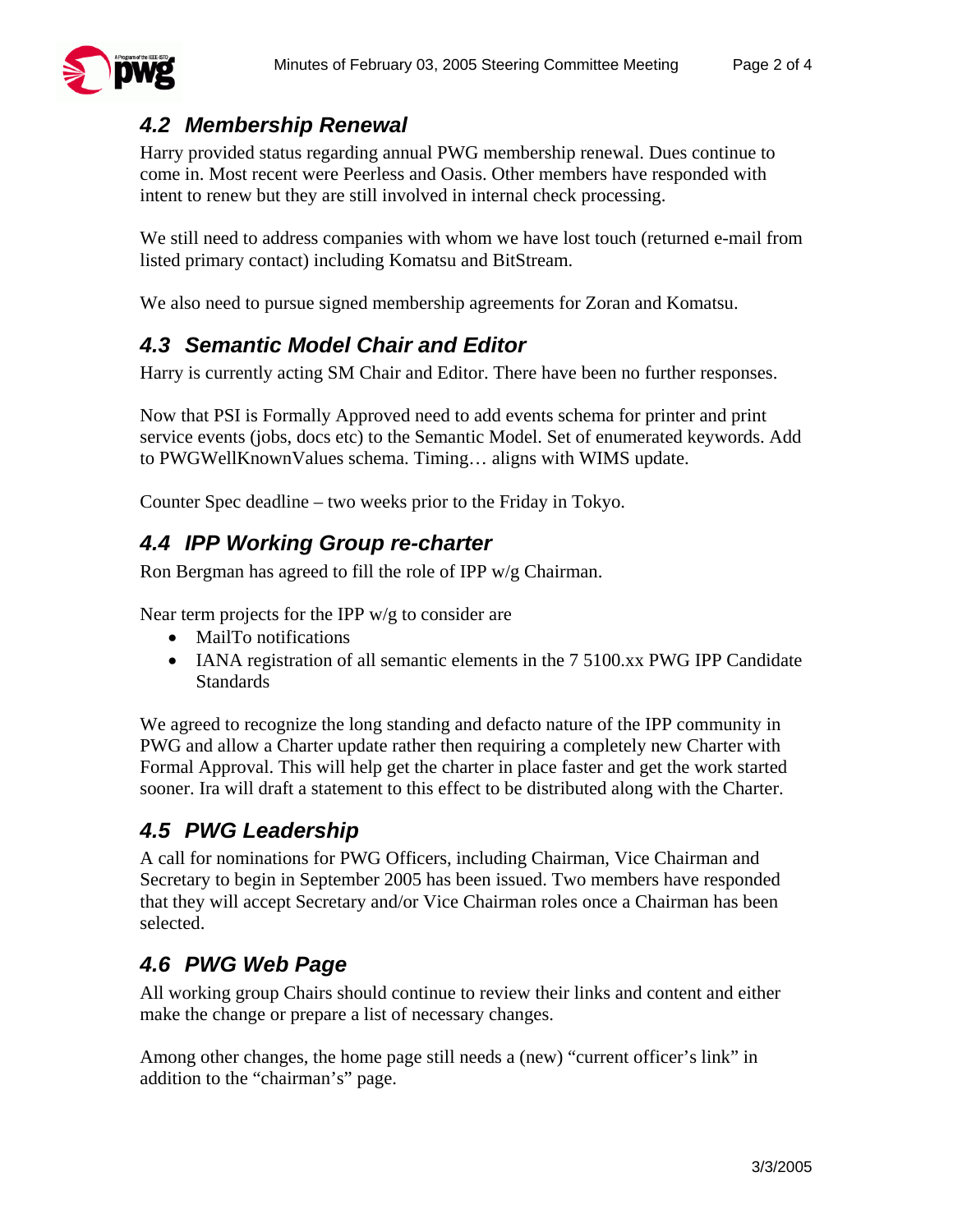

#### *4.7 Active Liaisons*

Harry reported recent, new, activity to complete the DMTF work register for PWG SM to CIM mapping. Work expected to begin in April or May.

We are anticipating 2 phases. First phase focused on device (updated Printer MIB and Finisher MIB). 2<sup>nd</sup> phase more services focused.

PWG doesn't need to form a separate w/g. Efforts will be conducted under PMP and SM as appropriate.

#### *4.8 Tokyo agenda*

Tokyo agenda has been stable for 2 weeks so we are locking in as follows. Also, we need an answer from FSG by next week whether or not they will hold a dual track and joint Plenary. Otherwise we must assume they will NOT. Emphasize that Port Mon MIB is intended to be a Last Call review in Tokyo. (need to update PWG Schedule web page to this effect).

```
(1) Monday - no PWG working group meetings 
(2) Tuesday - P2600 
(3) Wednesday morning - P2600 
(4) Wednesday afternoon - PWG Plenary (FSG attendance t.b.d. next week) 
(5) Thursday morning - WIMS overview and education 
(6) Thursday afternoon - Port Monitor MIB (last call review) and various 
MIB certification/testing issues 
(7) Friday morning – Last Call review of WIMS 
     WIMS Counter Spec, Counter MIB, and Counter Schema 
     in preparation for Last Call completion 2 weeks following. 
    Note: Counter Schema is 'at risk' due to the numerous amount of 
     updates needed). 
(8) Friday afternoon - no PWG working group meetings
```
#### *4.9 ISTO Fees and Activity*

PWG is not, currently, pursuing any alternative to ISTO fees or activity as defined in the Participant Program Agreement.

#### *4.10 Define Maintenance Activity Level*

Need outline draft for review by broader SC. Even though PWG membership remains robust at this time… the SC needs to be prepared in the event that membership should ever decline. Draft should contain the following points.

- 1. Maintain a minimum of 1 face to face meeting per year as a Plenary, review of past and pending activity and direction setting for the PWG.
	- a. Conduct most business via phone conferences
- 2. Define reduced (facilitator) roles for PWG Chairman, Vice Chairman and Secretary to encourage leadership continuity during low activity periods.
- 3. Emphasize regular maintenance of the PWG web site.